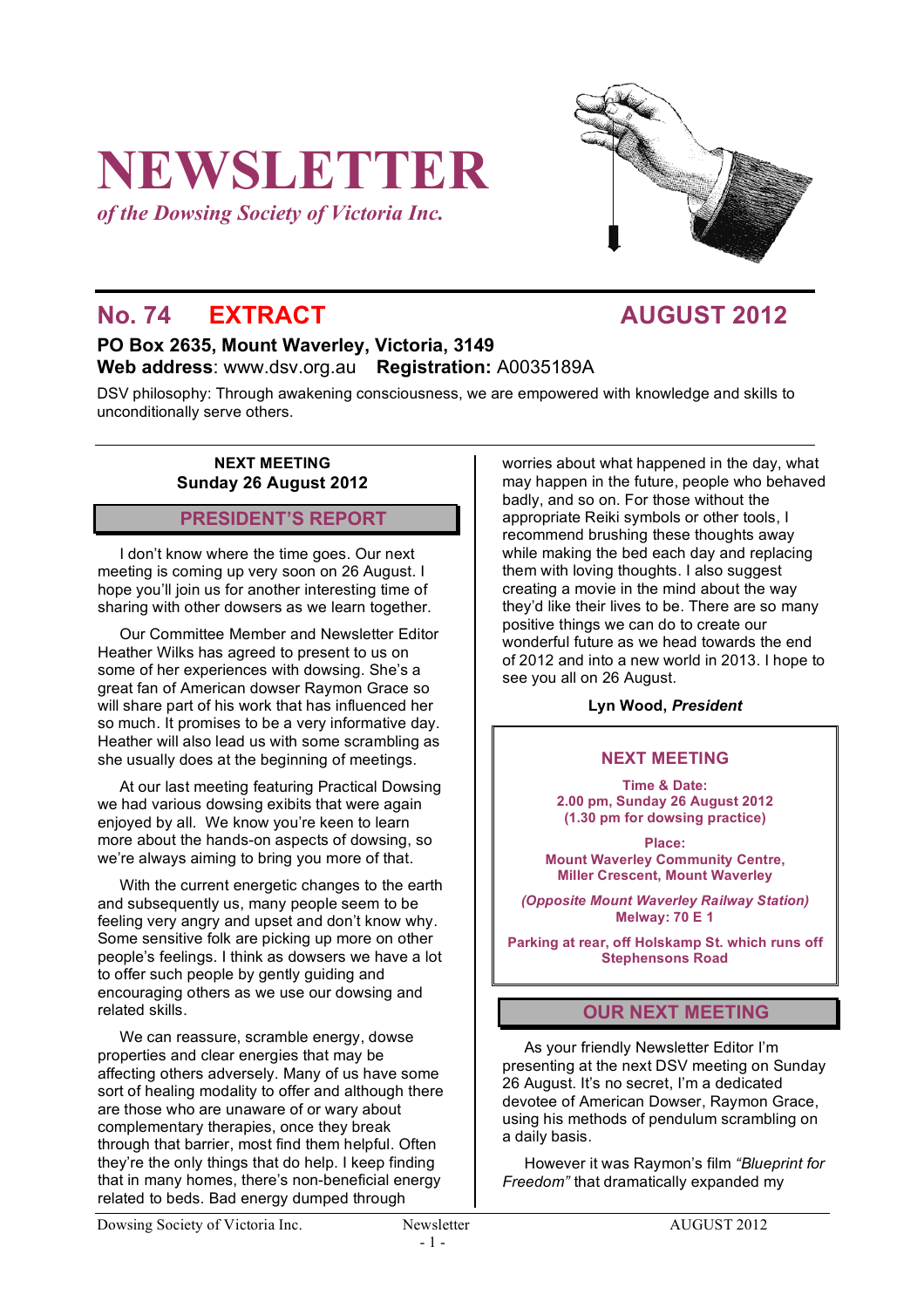#### repertoire of healing with pendulum scrambling.

*Heather Wilks, DSV Life Member & Editor of the DSV Newsletter Email: heather@ohnaturale.com*

*Details about Raymon Grace:*

*http://www.raymongrace.us/ http://www.raymongraceprojects.com/ http://www.raymongracefoundation.org/*

#### **OUR LAST MEETING**

We held a Practical Dowsing day at our last meeting in June. As the pics show, it was very popular. There were various "tables" manned by DSV members demonstrating some of the different ways you can dowse for great results





#### **DOWSING JOURNEYS**

*Developed from two interviews by DSV Member, Bernadette Hogan, as part of an ongoing segment.*

**Janet Jones** – When I was young I loved listening to stories my mum used to tell about her childhood in a very rural area in another state in Australia. She described how she, my grandmother and uncles could dowse for water using green sticks as rods.



**Stefan Bock** - My first awareness of what I now know to be dowsing was when I was very young and heard about divining for water. Later I learned more from a Scout leader who worked as a linesman for the PMG *(Postmaster-General's Dept, now Telstra).* He was occasionally called in to check where underground water pipes and cables were before any digging was done. and frequencies and lots more! I am still a bit of a cynic, so I'm yet to actually find anything conclusive. Yet I keep meeting all these fairly normal people at the DSV who are wonderfully open minded and sincere with what they are doing, so I believe there has to be something to this dowsing thing.



puresound33essences@bigpond.com www.puresoundessences.com



- 
- Property Dowsing
- household products

### **WHAT AN INTERESTING DAY**

*An article by DSV Life Member, Mick Moran.*

*Email Mick: energydowsing@hotmail*

As we all know, the trains wait for no one. So as usual I had to leave the DSV meeting early. This was the meeting where I had given a presentation on my dowsing experiences